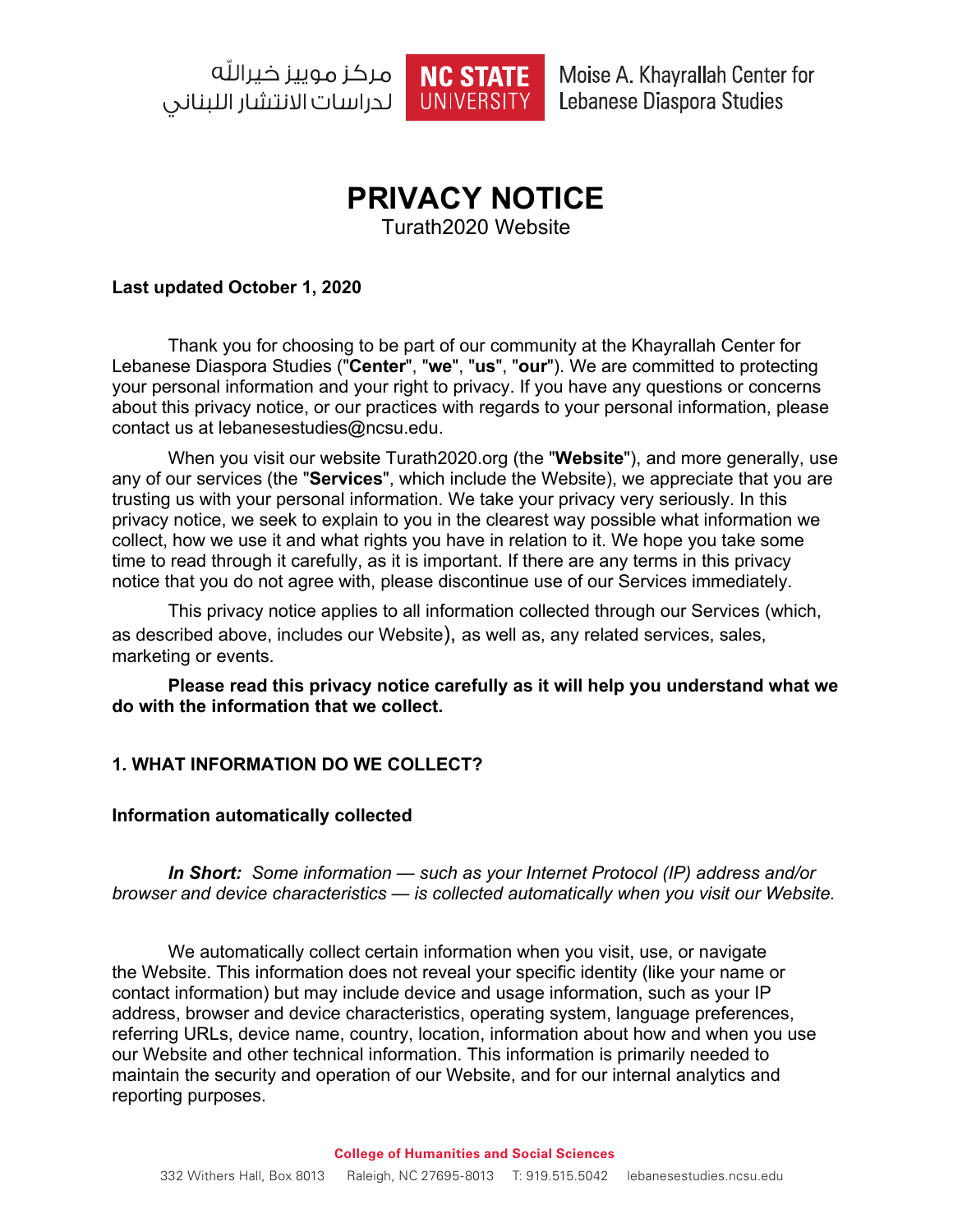| لدراسات الانتشار الليناني



Moise A. Khayrallah Center for Lebanese Diaspora Studies

The information we collect includes:

- *Log and Usage Data.* Log and usage data is service-related, diagnostic, usage and performance information our servers automatically collect when you access or use our Website and which we record in log files. Depending on how you interact with us, this log data may include your IP address, device information, browser type and settings and information about your activity in the Website (such as the date/time stamps associated with your usage, pages and files viewed, searches and other actions you take such as which features you use), device event information (such as system activity, error reports (sometimes called 'crash dumps') and hardware settings).
- *Device Data.* We collect device data such as information about your computer, phone, tablet or other device you use to access the Website. Depending on the device used, this device data may include information such as your IP address (or proxy server), device and application identification numbers, location, browser type, hardware model Internet service provider and/or mobile carrier, operating system and system configuration information.
- *Location Data.* We collect location data such as information about your device's location, which can be either precise or imprecise. How much information we collect depends on the type and settings of the device you use to access the Website. For example, we may use GPS and other technologies to collect geolocation data that tells us your current location (based on your IP address). You can opt out of allowing us to collect this information either by refusing access to the information or by disabling your Location setting on your device. Note however, if you choose to opt out, you may not be able to use certain aspects of the Services.

## **2. HOW DO WE USE YOUR INFORMATION?**

*In Short: We process your information for purposes based on legitimate business interests, the fulfillment of our contract with you, compliance with our legal obligations, and/or your consent.*

We use personal information collected via our Website for a variety of business purposes described below. We process your personal information for these purposes in reliance on our legitimate business interests, in order to enter into or perform a contract with you, with your consent, and/or for compliance with our legal obligations. We indicate the specific processing grounds we rely on next to each purpose listed below.

We use the information we collect or receive: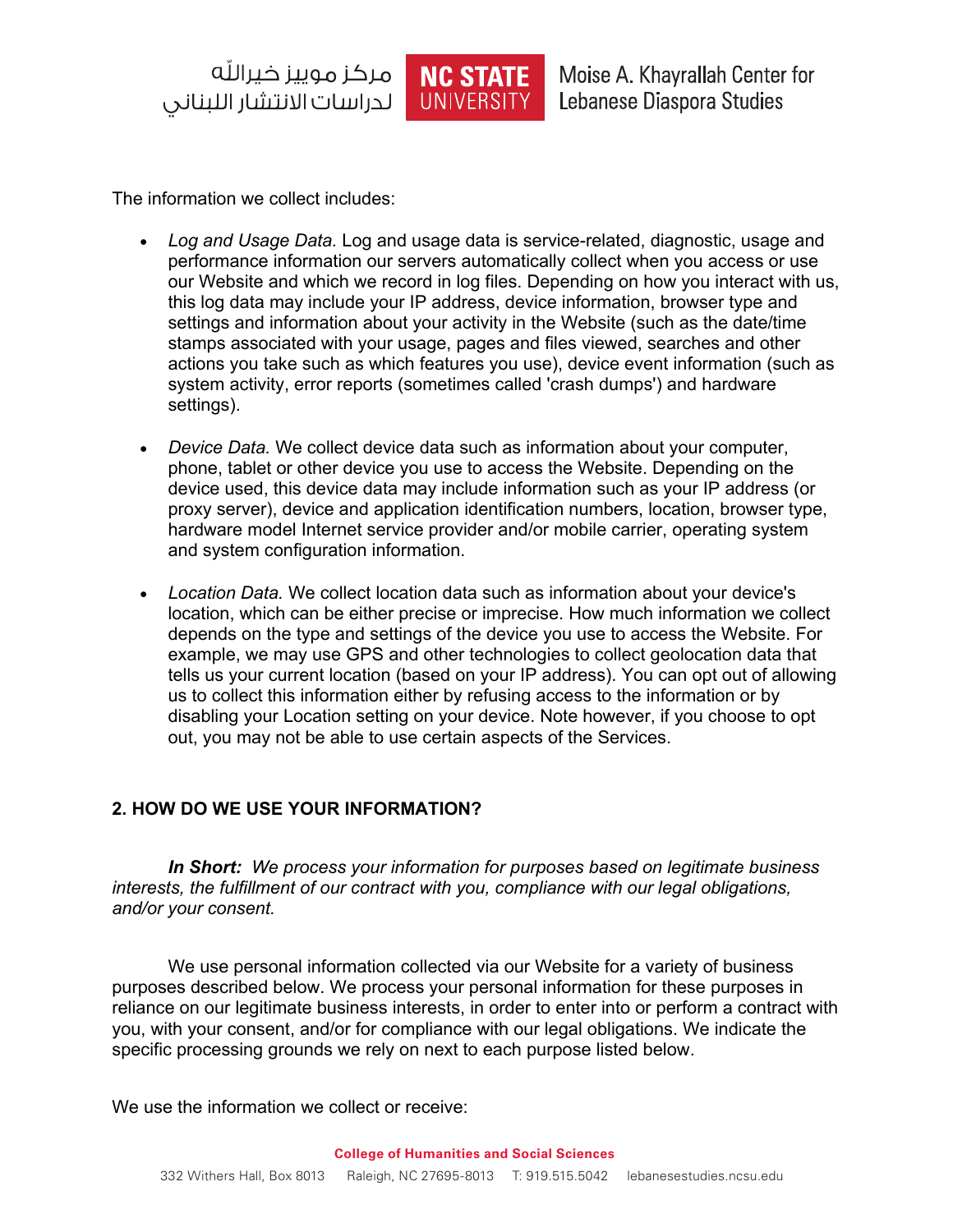NC STATE لدراسات الانتشار الليناني

Moise A. Khayrallah Center for Lebanese Diaspora Studies

• **To send administrative information to you.** We may use your personal information to send you product, service and new feature information and/or information about changes to our terms, conditions, and policies.

UNIVERSITY

- **To protect our Services.** We may use your information as part of our efforts to keep our Website safe and secure (for example, for fraud monitoring and prevention).
- **To enforce our terms, conditions, and policies for business purposes, to comply with legal and regulatory requirements or in connection with our contract.**
- **To respond to legal requests and prevent harm.** If we receive a subpoena or other legal request, we may need to inspect the data we hold to determine how to respond.
- **To send you marketing and promotional communications.** We and/or our thirdparty marketing partners may use the personal information you send to us for our marketing purposes, if this is in accordance with your marketing preferences. For example, when expressing an interest in obtaining information about us or our Website, subscribing to marketing or otherwise contacting us, we will collect personal information from you. You can opt-out of our marketing emails at any time (see the "WHAT ARE YOUR PRIVACY RIGHTS" below).
- **Deliver targeted advertising to you.** We may use your information to develop and display personalized content and advertising (and work with third parties who do so) tailored to your interests and/or location and to measure its effectiveness.

## **3. WILL YOUR INFORMATION BE SHARED WITH ANYONE?**

*In Short: We only share information with your consent, to comply with laws, to provide you with services, to protect your rights, or to fulfill business obligations.*

We may process or share your data that we hold based on the following legal basis:

- **Consent:** We may process your data if you have given us specific consent to use your personal information for a specific purpose.
- **Legitimate Interests:** We may process your data when it is reasonably necessary to achieve our legitimate business interests.
- **Performance of a Contract:** Where we have entered into a contract with you, we may process your personal information to fulfill the terms of our contract.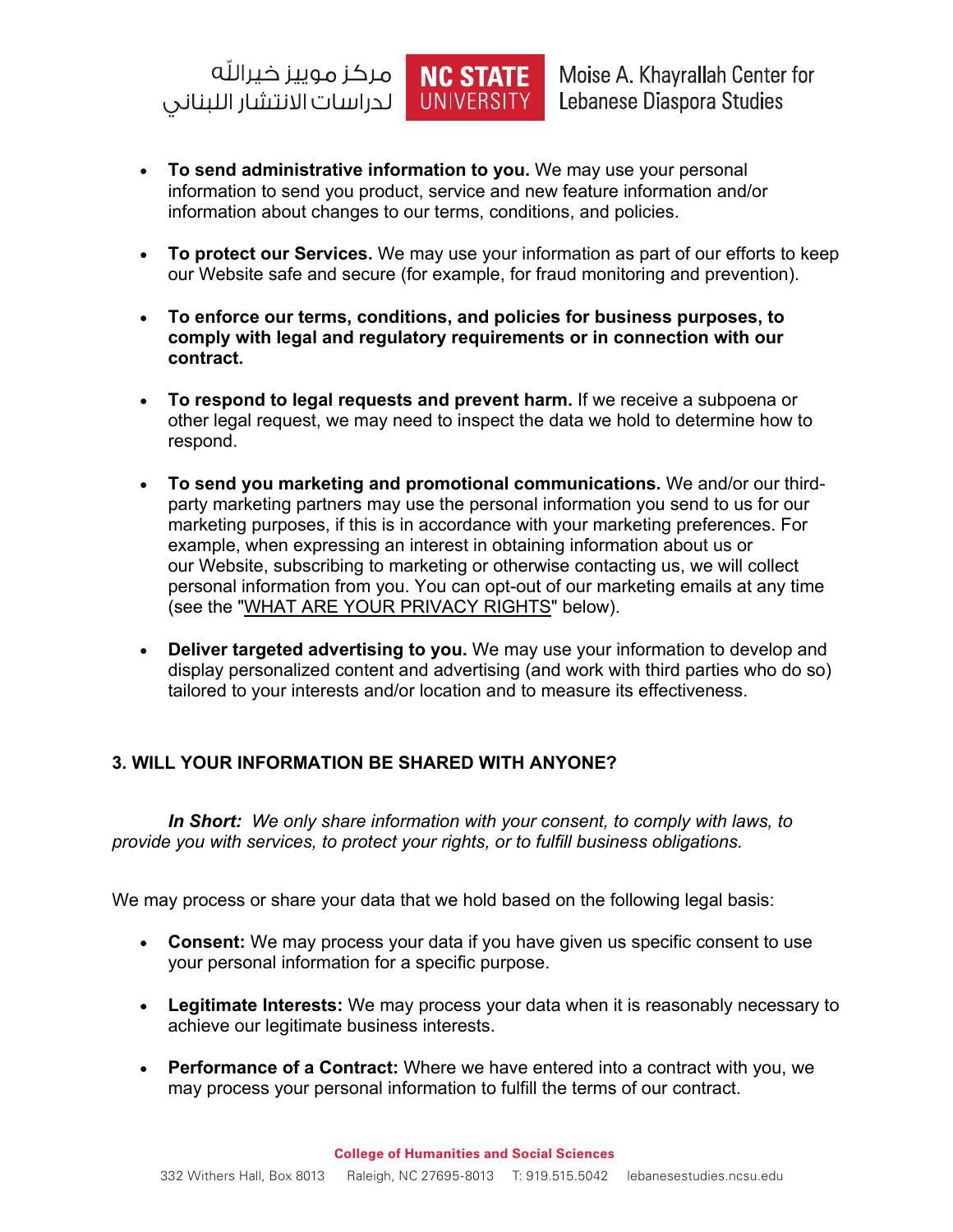مركز موييز ذيرالله NC STATE لدراسات الانتشار اللبناني

Moise A. Khayrallah Center for Lebanese Diaspora Studies

• **Legal Obligations:** We may disclose your information where we are legally required to do so in order to comply with applicable law, governmental requests, a judicial proceeding, court order, or legal process, such as in response to a court order or a subpoena (including in response to public authorities to meet national security or law enforcement requirements).

**UNIVERSITY** 

• **Vital Interests:** We may disclose your information where we believe it is necessary to investigate, prevent, or take action regarding potential violations of our policies, suspected fraud, situations involving potential threats to the safety of any person and illegal activities, or as evidence in litigation in which we are involved.

## **4. IS YOUR INFORMATION TRANSFERRED INTERNATIONALLY?**

*In Short: We may transfer, store, and process your information in countries other than your own.*

Our servers are located in the U.S. If you are accessing our Website from outside, please be aware that your information may be transferred to, stored, and processed by us in our facilities and by those third parties with whom we may share your personal information (see "WILL YOUR INFORMATION BE SHARED WITH ANYONE?" above), in other countries.

If you are a resident in the European Economic Area, then these countries may not necessarily have data protection laws or other similar laws as comprehensive as those in your country. We will however take all necessary measures to protect your personal information in accordance with this privacy notice and applicable law.

## **5. HOW LONG DO WE KEEP YOUR INFORMATION?**

*In Short: We keep your information for as long as necessary to fulfill the purposes outlined in this privacy notice unless otherwise required by law.*

We will only keep your personal information for as long as it is necessary for the purposes set out in this privacy notice, unless a longer retention period is required or permitted by law (such as tax, accounting or other legal requirements). No purpose in this notice will require us keeping your personal information for longer than 1 year.

When we have no ongoing legitimate business need to process your personal information, we will either delete or anonymize such information, or, if this is not possible (for example, because your personal information has been stored in backup archives), then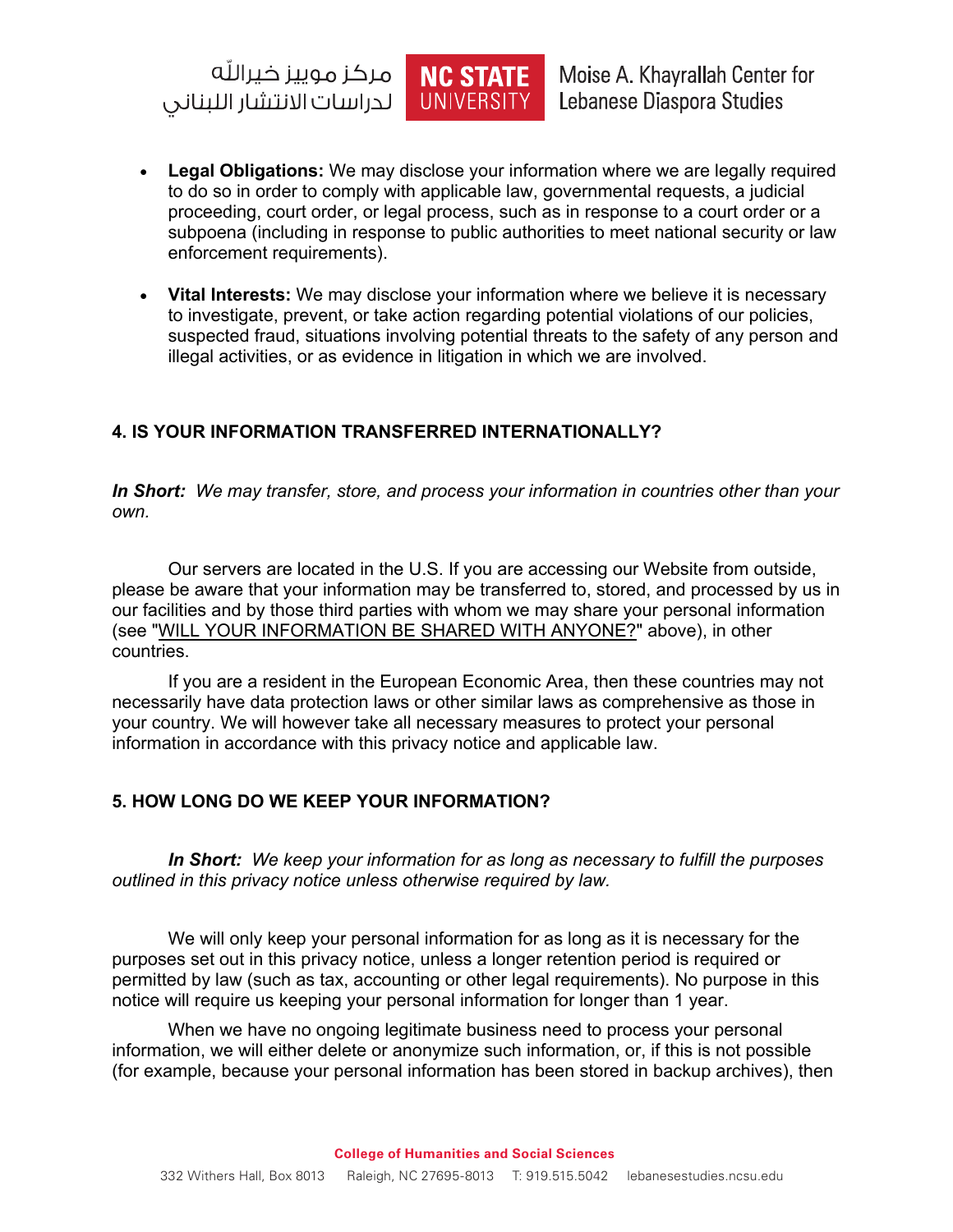



we will securely store your personal information and isolate it from any further processing until deletion is possible.

## **6. HOW DO WE KEEP YOUR INFORMATION SAFE?**

*In Short: We aim to protect your personal information through a system of organizational and technical security measures.*

We have implemented appropriate technical and organizational security measures designed to protect the security of any personal information we process. However, despite our safeguards and efforts to secure your information, no electronic transmission over the Internet or information storage technology can be guaranteed to be 100% secure, so we cannot promise or guarantee that hackers, cybercriminals, or other unauthorized third parties will not be able to defeat our security, and improperly collect, access, steal, or modify your information. Although we will do our best to protect your personal information, transmission of personal information to and from our Website is at your own risk. You should only access the Website within a secure environment.

## **7. WHAT ARE YOUR PRIVACY RIGHTS?**

*In Short: You may review, change, or terminate your account at any time.*

If you are a resident in the European Economic Area and you believe we are unlawfully processing your personal information, you also have the right to complain to your local data protection supervisory authority. You can find their contact details here: http://ec.europa.eu/justice/data-protection/bodies/authorities/index\_en.htm.

If you are a resident in Switzerland, the contact details for the data protection authorities are available here: https://www.edoeb.admin.ch/edoeb/en/home.html.

## **8. CONTROLS FOR DO-NOT-TRACK FEATURES**

Most web browsers and some mobile operating systems and mobile applications include a Do-Not-Track ("DNT") feature or setting you can activate to signal your privacy preference not to have data about your online browsing activities monitored and collected. At this stage no uniform technology standard for recognizing and implementing DNT signals has been finalized. As such, we do not currently respond to DNT browser signals or any other mechanism that automatically communicates your choice not to be tracked online. If a standard for online tracking is adopted that we must follow in the future, we will inform you about that practice in a revised version of this privacy notice.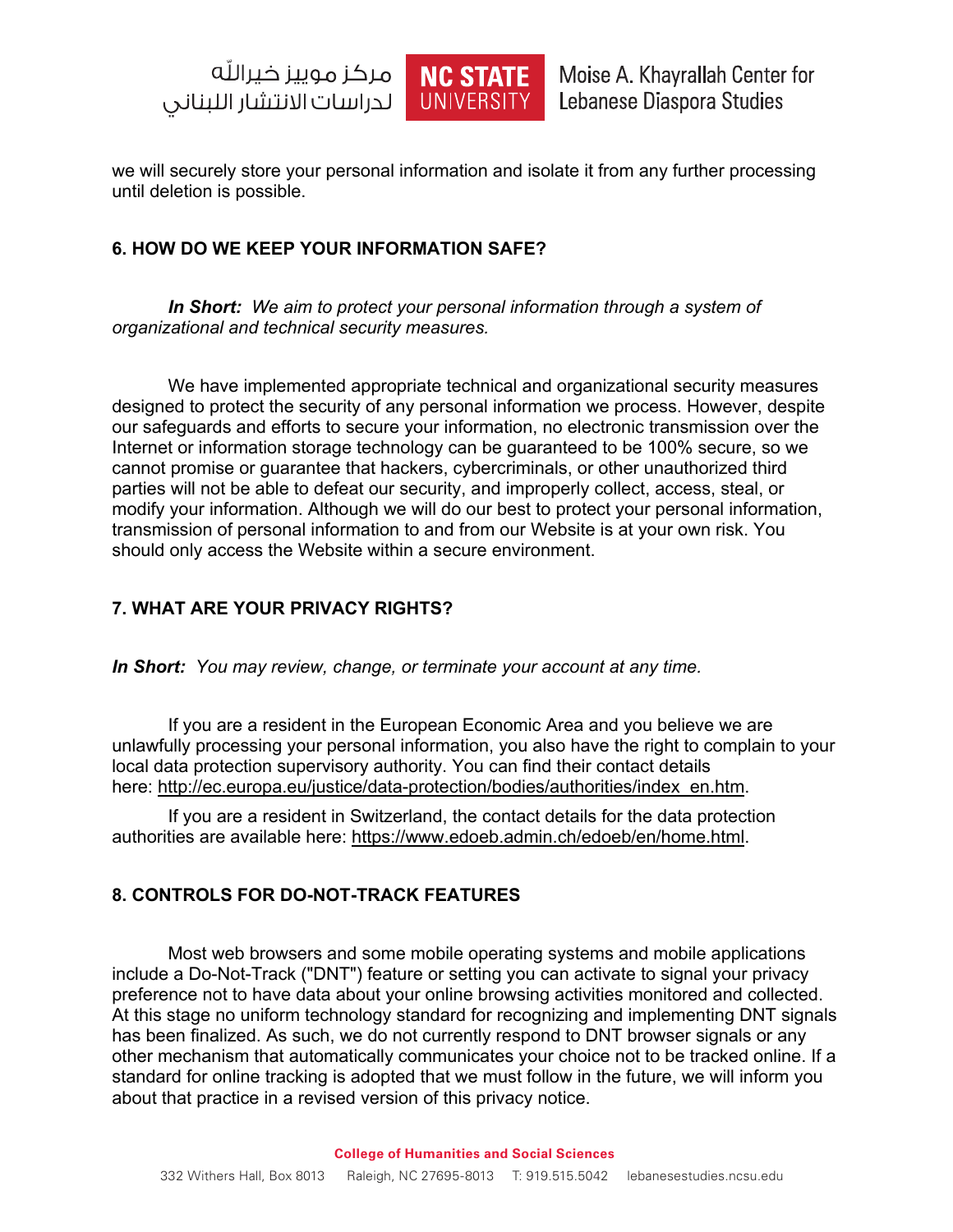NC STATE لدراسات الانتشار اللبناني |



Moise A. Khayrallah Center for Lebanese Diaspora Studies

## **9. DO CALIFORNIA RESIDENTS HAVE SPECIFIC PRIVACY RIGHTS?**

*In Short: Yes, if you are a resident of California, you are granted specific rights regarding access to your personal information.*

California Civil Code Section 1798.83, also known as the "Shine The Light" law, permits our users who are California residents to request and obtain from us, once a year and free of charge, information about categories of personal information (if any) we disclosed to third parties for direct marketing purposes and the names and addresses of all third parties with which we shared personal information in the immediately preceding calendar year. If you are a California resident and would like to make such a request, please submit your request in writing to us using the contact information provided below.

If you are under 18 years of age, reside in California, and have a registered account with the Website, you have the right to request removal of unwanted data that you publicly post on the Website. To request removal of such data, please contact us using the contact information provided below, and include the email address associated with your account and a statement that you reside in California. We will make sure the data is not publicly displayed on the Website, but please be aware that the data may not be completely or comprehensively removed from all our systems (e.g. backups, etc.).

## **10. DO WE MAKE UPDATES TO THIS NOTICE?**

*In Short: Yes, we will update this notice as necessary to stay compliant with relevant laws.*

We may update this privacy notice from time to time. The updated version will be indicated by an updated "Revised" date and the updated version will be effective as soon as it is accessible. If we make material changes to this privacy notice, we may notify you either by prominently posting a notice of such changes or by directly sending you a notification. We encourage you to review this privacy notice frequently to be informed of how we are protecting your information.

## **11. HOW CAN YOU CONTACT US ABOUT THIS NOTICE?**

If you have questions or comments about this notice, you may email us at lebanesestudies@ncsu.edu or by post to:

Khayrallah Center for Lebanese Diaspora Studies